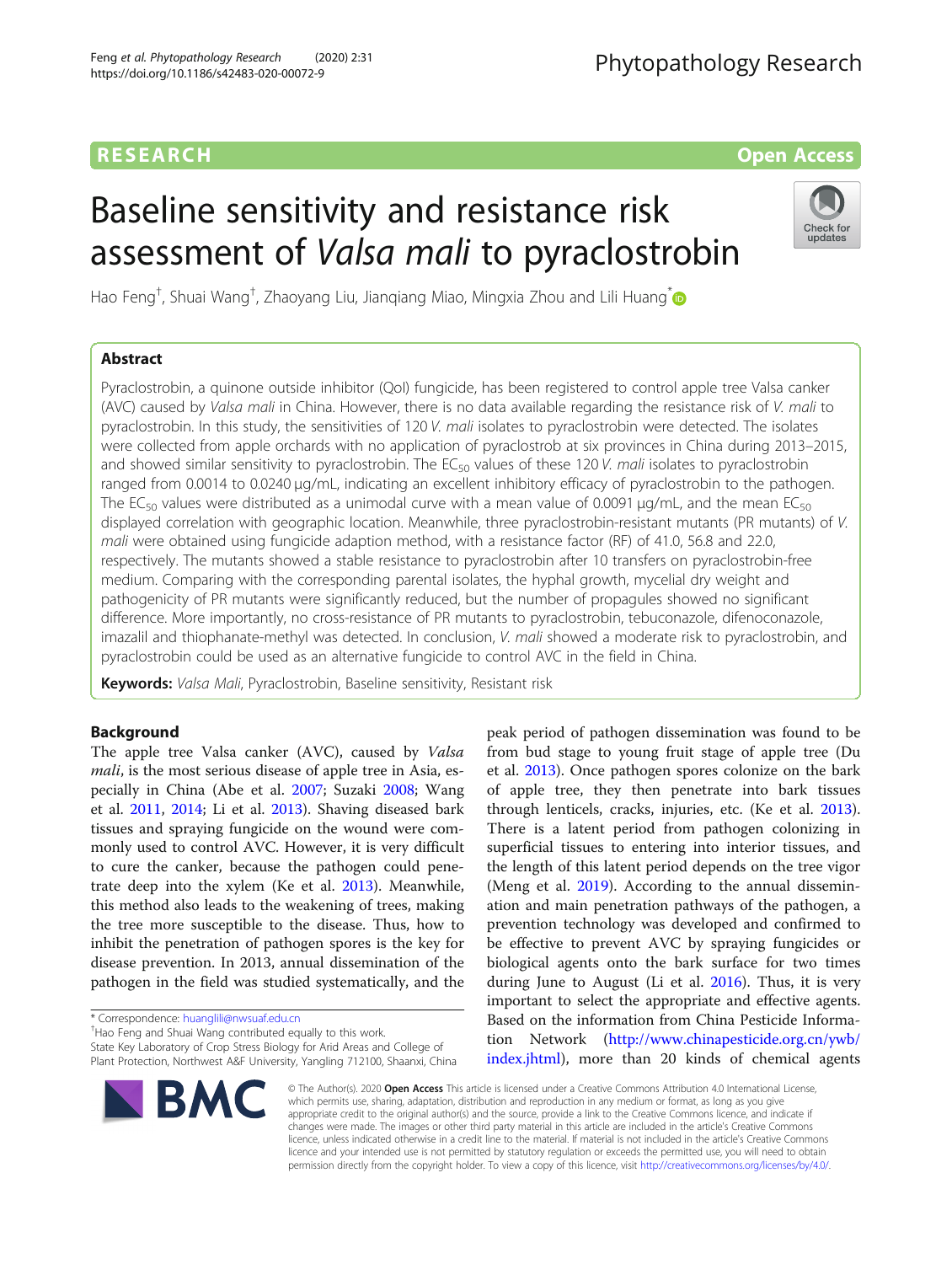were registered to control AVC. Among them, the benzimidazole fungicide thiophanate-methyl was widely used in the past few years, which was effective in preventing infection of *V. mali* but showed little capacity in inhibiting the expansion of lesions (Tamura and Saito [1982\)](#page-7-0). In recent years, the demethylation inhibitors, tebuconazole and difenoconazole, have been demonstrated to be very effective against V. mali and have become alternative fungicides to control AVC (Chen et al. [2009;](#page-6-0) Ma et al. [2012](#page-7-0); Guo et al. [2015;](#page-7-0) Gao et al. [2017\)](#page-7-0). Long-term use of single fungicide increased the risk of fungicide resistance. Although no fungicide-resistant strain of V. mali was found, the sensitivity of *V. mali* to difenoconazole has declined (Liu et al. [2019](#page-7-0)). Thus, it is urgent to find more fungicides with high efficiency in the control of AVC.

In early 2000s, a new fungicide, pyraclostrobin, belonging to quinone outside inhibitor (QoI) class, was developed by BASF Corporation, which was found to be preventive, curative, and eradicative against many plant diseases by inhibiting spore germination, mycelial growth, and sporulation of the target pathogenic fungi (Bartlett et al. [2002;](#page-6-0) Liang et al. [2015](#page-7-0)). However, QoIs are classified as high risk fungicides for triggering fungal resistance by Fungicide Resistance Action Committee (FRAC). In the past years, some populations of Botrytis cinerea have been found to be resistant to pyraclostrobin (Kim and Xiao [2011;](#page-7-0) Fernández-Ortuño et al. [2012](#page-7-0)). Meanwhile, isolates of Alternaria alternata have also showed resistance to pyraclostrobin (Avenot and Michailides [2015](#page-6-0); Fan et al. [2015](#page-7-0)).

Pyraclostrobin has been confirmed to be effective against V. mali in laboratory test (Ma et al. [2012;](#page-7-0) Guo et al. [2015](#page-7-0)). However, the resistance risk of V. mali to pyraclostrobin is still largely unknown. In this study, the baseline sensitivity to pyraclostrobin of 120 V. mali stains from China was determined. Furthermore, pyraclostrobin-resistant mutants (PR mutants) of V. mali were obtained by fungicide adaption. Fitness of these resistant mutants in vitro and their cross-resistance to pyraclostrobin and other fungicides were subsequently investigated. The results will provide important guidance for scientific and rational use of pyraclostrobin in AVC control.

#### Results

#### Baseline sensitivity of V. mali to pyraclostrobin

SHAM was often used to inhibit the alternative oxidase (AOX) in determination of the sensitivity of a pathogen to QoI fungicide. Thus, we firstly evaluated its effects on the mycelial growth of eight randomly selected isolates with different genetic background. The results showed that SHAM at 100  $\mu$ g/mL had no effect on the EC<sub>50</sub> value of *V. mali* to pyraclostrobinin on AEA medium, whereas had significant inhibitory activity against the mycelial growth of V. mali (Additional file [1](#page-6-0): Table S1). Thus, AEA medium without exogenous SHAM was used to detect the baseline sensitivity of *V. mali* to pyraclostrobin. The  $EC_{50}$  values of the corresponding isolates to pyraclostrobin ranged from 0.0014 to 0.0240 μg/mL, with a mean value of 0.0091 μg/ mL, and the ratio of the maximum to the minimum  $EC_{50}$  values was 17.5 (Additional file [2:](#page-6-0) Table S2). The frequency distribution of the  $EC_{50}$  values of these *V. mali* isolates showed a unimodal curve with a positive skew (Fig. [1](#page-2-0)). Therefore, no resistance was observed in the field isolates of V. mali that we collected. However, the mean  $EC_{50}$  values of V. mali strains collected from different geographic locations were significantly different. For example, the mean  $EC_{50}$  values of strains from Liaoning were highest  $(0.0128 \pm 0.0061 \,\mu\text{g/mL})$ , while from Xinjiang were lowest  $(0.0040 \pm 0.0015 \,\mu g/\,\text{mL})$  $(0.0040 \pm 0.0015 \,\mu g/\,\text{mL})$  $(0.0040 \pm 0.0015 \,\mu g/\,\text{mL})$  (Table 1).

### Generation of pyraclostrobin-resistant (PR) mutants of V. mali and the resistance stability of mutants

Two PR mutants (XJVM001R1 and XJVM001R2) were obtained from the parental isolate XJVM001; one PR mutant (972R) was obtained from the parental isolate 972. These three resistant mutants exhibited resistance factor (RF) values of 41.0, 56.8 and 22.0, respectively (Table [2\)](#page-3-0). After 10 transfers on pyraclostrobin-free PDA, XJVM001R1 and XJVM001R2 still kept a moderate resistance to pyraclostrobin, with RF values of 33.9 and 52.5, respectively. However, the RF value of 972R declined from 22.0 to 11.7. Thus, the resistances of XJVM001R1 and XJVM001R2 to pyraclostrobin were more stable than that of 972R.

Characterization of PR mutants and their parental isolates Compared to their parental isolates, all PR mutants had a smaller colony diameter and a reduced mycelial dry weight. There were no significant differences in propagule number between PR mutants and their parental isolates. However, the virulence of PR mutants was lower than that of their parental isolates (Fig. [2](#page-3-0) and Table [3](#page-4-0)). The  $EC_{50}$  values of PR mutants to pyraclostrobin were significantly higher than that of their parental isolates. More importantly, the sensitivity of PR mutants and their parental isolates to pyraclostrobin was not correlated with the sensitivity to tebuconazole, difenoconazole, imazalil, and thiophanate-methyl (Fig. [3](#page-4-0) and Table [4](#page-5-0)). In other words, no cross-resistance in PR mutants to pyraclostrobin, tebuconazole, difenoconazole, imazalil and thiophanate-methyl was detected.

#### **Discussion**

It is of great importance to establish baseline sensitivity data of a phytopathogenic fungus to a fungicide, as such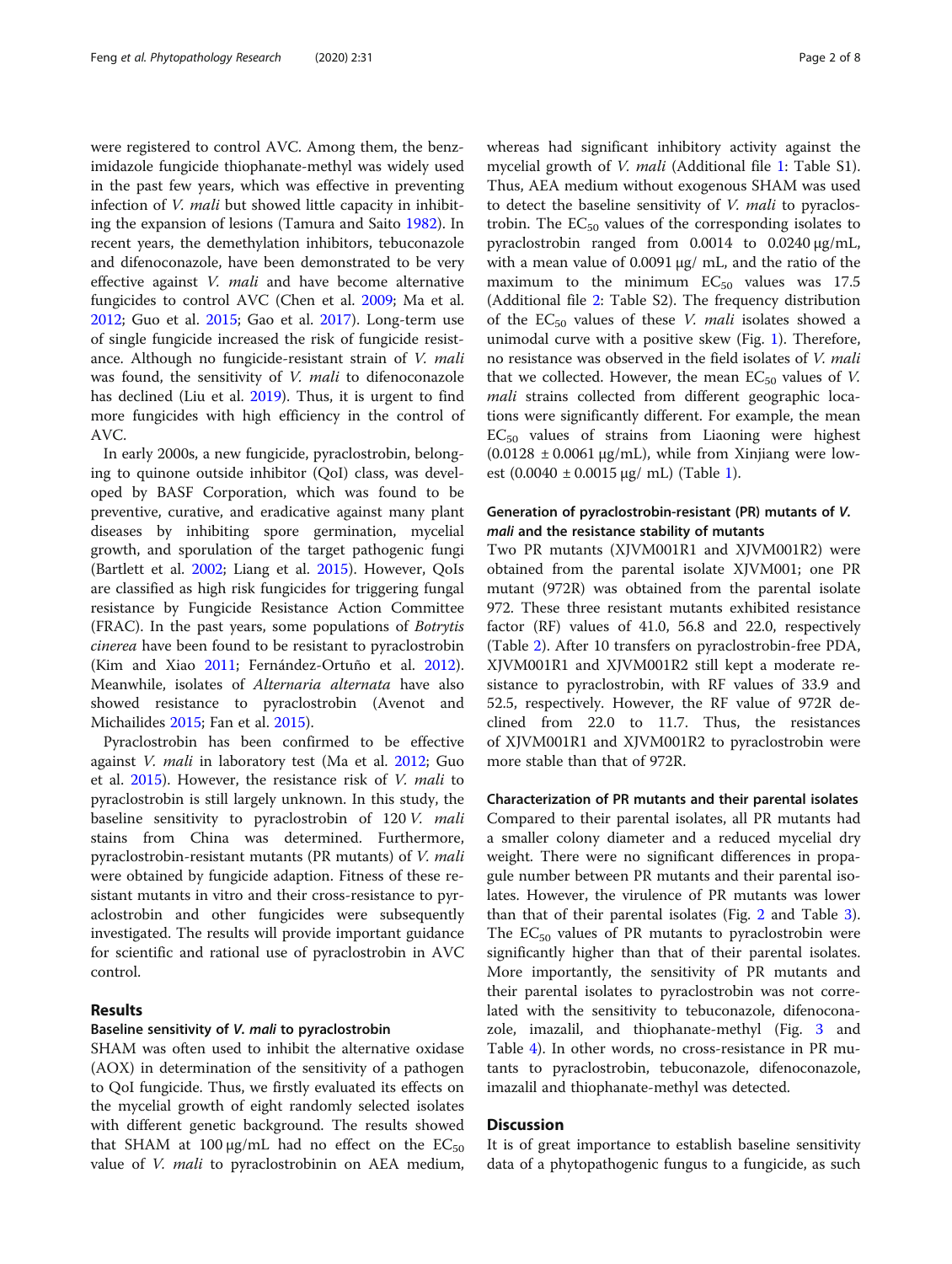<span id="page-2-0"></span>

data are useful to evaluate the risk of resistance development in sensitive populations of the fungi, and meanwhile provide evidence to suggest future methods for control of fungicide-resistant mutants (Zhang et al. [2015](#page-7-0)). In this study, the baseline sensitivity and resistance risk of V. mali populations in China to pyraclostrobin were reported.

The alternative oxidase (AOX) provides an alternative route for respiration and it will usually be activated after QoIs inhibit mitochondrial respiration in fungi by binding to the Qo site of the cytochrome bc1 complex and blocking electron transfer (Piccirillo et al. [2018](#page-7-0)). SHAM, an AOX inhibitor, is commonly added into culture media to suppress alternative respiration (Mizutani et al. [1995](#page-7-0)). In previous study, SHAM was confirmed to possess different effects on the sensitivity of pathogens to QoI fungicide (Di et al. [2016](#page-6-0)). Thus, it is necessary to firstly detect the effect of SHAM to the mycelial growth of V. mali in this study. According to the results we

Table 1 Sensitivity to pyraclostrobin of Valsa mali field isolates from different locations in China

| Sampling | <b>Number</b>  | $EC_{50}$ (µg/mL) |                      |  |  |
|----------|----------------|-------------------|----------------------|--|--|
| site     | οf<br>isolates | Range             | Mean                 |  |  |
| Liaoning | 10             | $0.0055 - 0.0234$ | $0.0128 + 0.0061$ a  |  |  |
| Shandong | 17             | $0.0041 - 0.0240$ | $0.0110 + 0.0058$ ab |  |  |
| Gansu    | 15             | $0.0040 - 0.0184$ | $0.0105 + 0.0044$ ab |  |  |
| Shanxi   | 36             | $0.0014 - 0.0227$ | $0.0094 + 0.0057$ ab |  |  |
| Shaanxi  | 31             | $0.0024 - 0.0232$ | $0.0076 + 0.0050$ bc |  |  |
| Xinjiang | 11             | $0.0022 - 0.0070$ | $0.0040 + 0.0015$ c  |  |  |

 $EC_{50}$  = effective concentration for 50% inhibition of mycelial growth; Multiple range test was used to compare mean  $EC_{50}$  values using Fisher's least significant difference test. Values followed by different letters are significantly different at  $P < 0.05$ 

obtained, SHAM (100 μg/mL) has significant inhibitory activity against the mycelial growth of V. mali, but does not affect the  $EC_{50}$  value of *V. mali* to pyraclostrobin. So, we determined the baseline sensitivity of V. mali populations to pyraclostrobin by not amending the medium with SHAM. The results showed that no pyraclostrobin-resistant V. mali isolate was detected. This sensitivity baseline could be used for monitoring any future sensitivity shifts to pyraclostrobin in the field populations of *V. mali*. Meanwhile, the mean  $EC_{50}$ values of *V. mali* isolates to pyraclostrobin were different. Similar result was also observed when the sensitivity of Rhizoctonia cerealis isolates collected from different geographic location to trifluzamide was detected (Qi et al. [2014](#page-7-0)). It may be related to the natural differences of the strains in different regions, the physiological differences in the strains themselves, as well as the population structure of the strains of V. mali.

Fungal pathogens may develop resistance to different fungicides under certain selection pressures or under conditions of adversity. Resistance to QoI fungicides has been reported in a broad range of plant pathogenic fungi such as Plasmopara viticola (Wong and Wilcox [2000](#page-7-0)), Venturia inaequalis (Steinfeld et al. [2001\)](#page-7-0) and Magnaporthe grisea (Avila-Adame and Koller [2003](#page-6-0)). In this study, 14 wild parental isolates of V. mali were randomly selected to produce PR mutants by repeated exposure to pyraclostrobin, and three resistant mutants were obtained. The resistance levels of two PR mutants were still stable over ten generations. The failure in using other parental isolates to generate stable resistant mutants might be related to the genetic variation among different strains (Pang et al. [2013\)](#page-7-0).

Changes in biological traits could affect the competitiveness of resistant mutants and sensitive strains in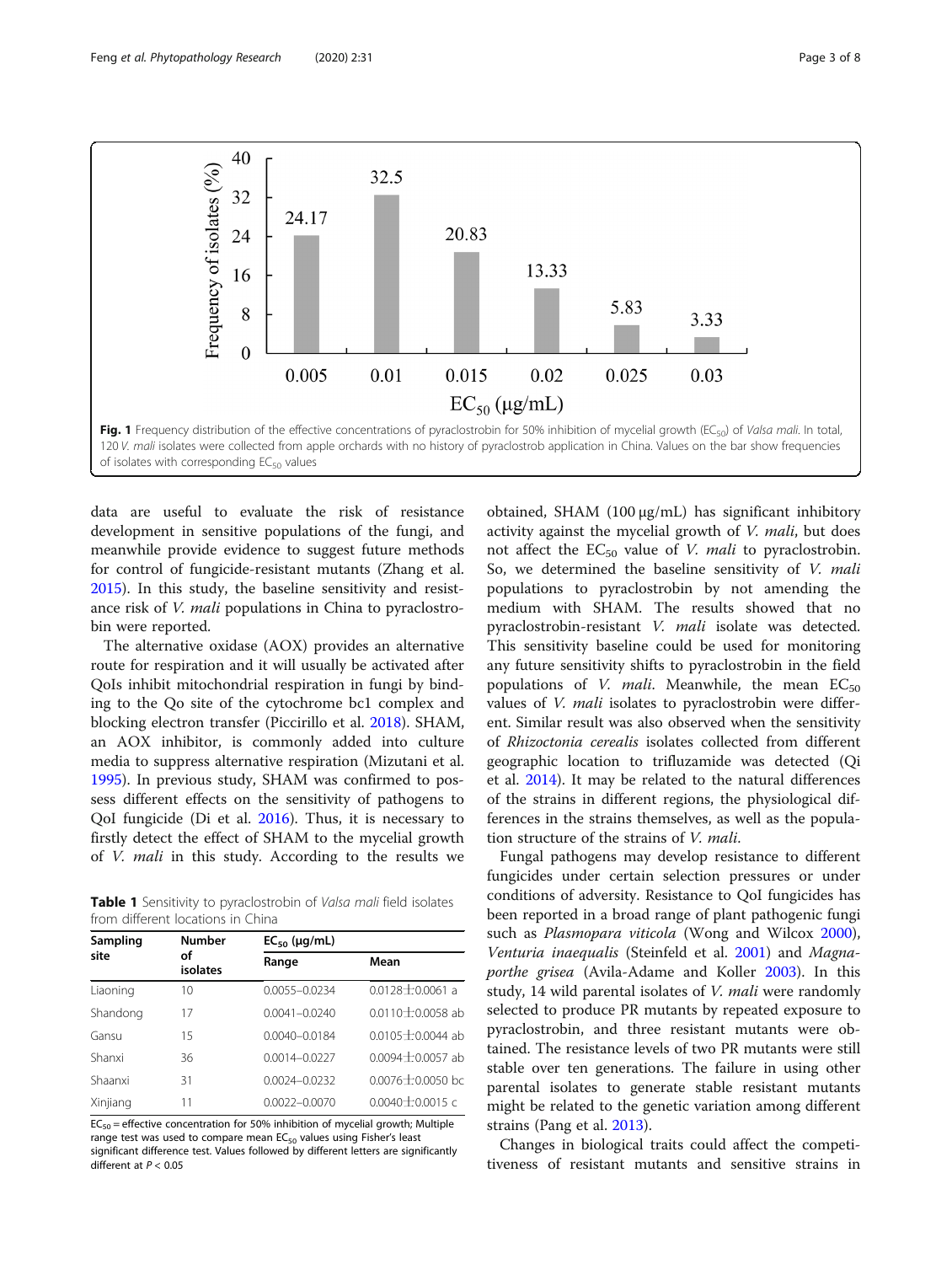<span id="page-3-0"></span>

|  |  |  |  |  |  |  | Table 2 Level and stability of pyraclostrobin resistance in PR mutants and their parental isolates of Valsa mali |
|--|--|--|--|--|--|--|------------------------------------------------------------------------------------------------------------------|
|--|--|--|--|--|--|--|------------------------------------------------------------------------------------------------------------------|

| Isolate   | Origin    | $EC_{50}$ (µg/mL) |                 |                          | <b>RF</b>                |  |
|-----------|-----------|-------------------|-----------------|--------------------------|--------------------------|--|
|           |           | 1st generation    | 10th generation | 1st generation           | 10th generation          |  |
| XJVM001   | Parent    | $0.0033$ d        | $0.0030$ d      | $\overline{\phantom{0}}$ | $\overline{\phantom{a}}$ |  |
| XJVM001R1 | PR mutant | 0.1350 b          | 0.1020 b        | 41.0                     | 33.9                     |  |
| XJVM001R2 | PR mutant | 0.1870a           | 0.1580a         | 56.8                     | 52.5                     |  |
| 972       | Parent    | $0.0051$ d        | $0.0049$ d      | $\overline{\phantom{0}}$ | -                        |  |
| 972R      | PR mutant | 0.1120c           | 0.0575c         | 22.0                     | 11.7                     |  |

EC<sub>50</sub> = effective concentration for 50% inhibition of mycelial growth; RF (resistance factor) = EC<sub>50</sub> for the resistant mutant/EC<sub>50</sub> for the sensitive parental isolate; PR mutants were obtained by growing parental isolates on pyraclostrobin-amended medium. PR mutants are listed below their respective parents. Multiple range test was used to compare EC<sub>50</sub> values using Fisher's least significant difference test. Values followed by different letters are significantly different at  $P < 0.05$ 

nature (Ziogas et al. [2003\)](#page-7-0). Thus, biological fitness parameters are considered to be important factors that affect the formation of a fungicide-resistant population of fungal pathogens in the field (Zhang et al. [2014\)](#page-7-0). The pyraclostrobin-resistant strains of B. cinerea showed decreased sporulation rate, spore germination rate and sclerotial production (Markoglou et al. [2006](#page-7-0)). Meanwhile, the resistance change of A. alternate to pyraclostrobin did not affect the mycelial growth, conidial germination, and conidial production, but the resistant strains showed similar or increased virulence compared to that of sensitive strains (Vega and Dewdney [2014](#page-7-0)). In this study, the mycelial growth, mycelial dry weight and pathogenicity of resistant mutants were reduced compared with those of their sensitive parental strains, but there was no significant difference in the propagules number. The reduced pathogenicity of resistant mutants might be related to their decreased growth.

Clarifying cross-resistance of a pathogen to different fungicides will help to provide a theoretical basis for scientific application of fungicides on the control of the pathogen. Based on our results, no cross-resistance was detected among pyraclostrobin, tebuconazole, difenoconazole, imazalil and thiophanate-methyl in PR mutants. Due to the low fitness of PR mutants and lack of crossresistance with other fungicides, we concluded that the resistant risk of V. mali to pyraclostrobin was at a lowto-moderate level. To avoid the generation of



mutants (XJVM001R1, XJVM001R2, 972R) and their parental isolates (XJVM001, 972) were measured after 60 h of incubation at 25 °C on PDA. Pathogenicity was evaluated by measuring the lesion size at 5 days post inoculation at 25 °C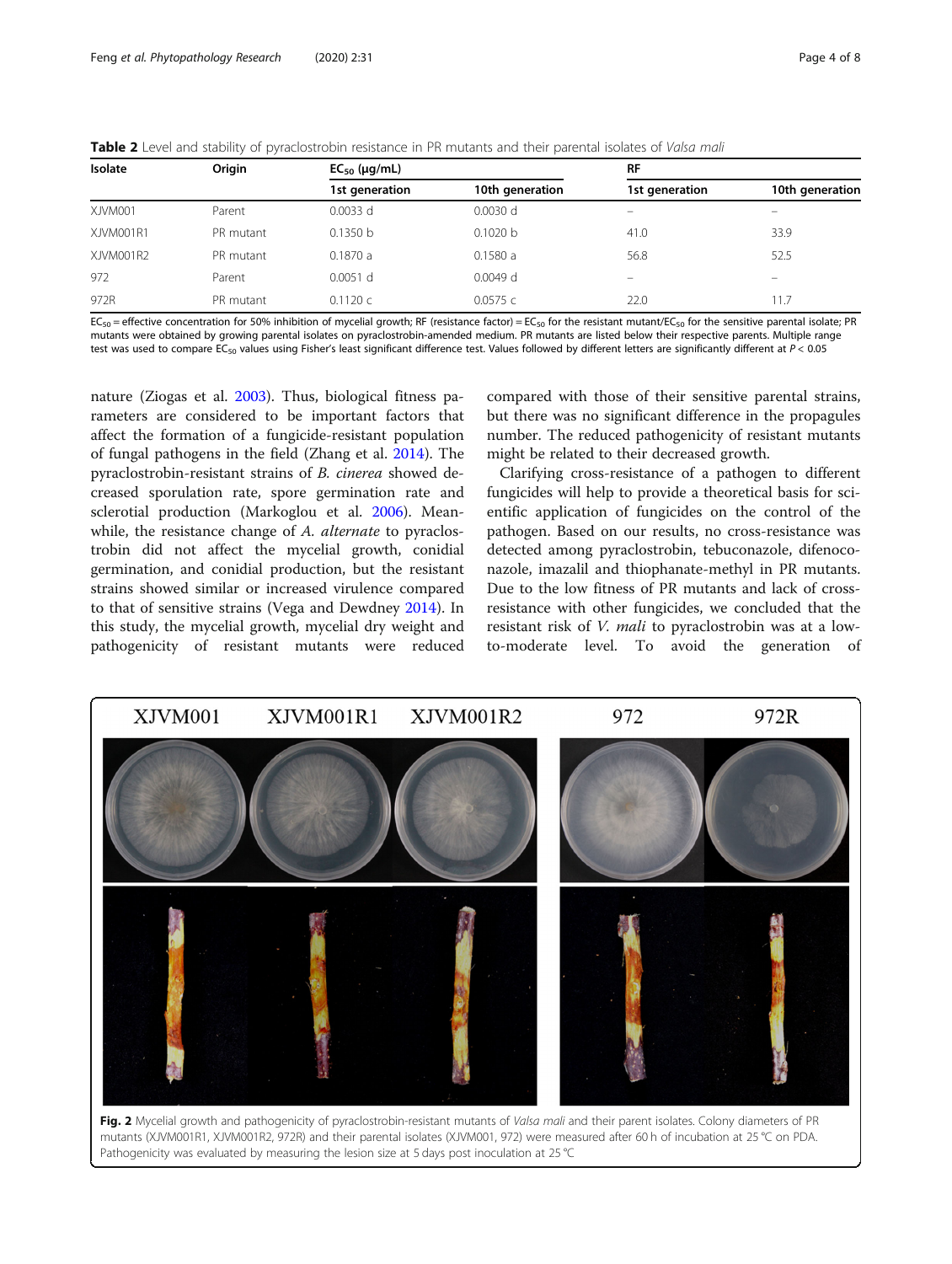| Isolate   | Colony diameter (mm) | Number of propagules<br>per plate | Dry weight of mycelia (g /flask) | Lesion length on twigs (mm) |
|-----------|----------------------|-----------------------------------|----------------------------------|-----------------------------|
| XJVM001   | 72.2 b               | 267.8 b                           | 0.3071 b                         | 40.3a                       |
| XJVM001R1 | 62.9c                | 263.6 b                           | 0.2878c                          | 29.2 b                      |
| XJVM001R2 | 61.8c                | 265.3 b                           | 0.2882c                          | 28.3 <sub>b</sub>           |
| 972       | 78.6 a               | 311.1a                            | 0.3129a                          | 36.5a                       |
| 972R      | 47.6 d               | 314.2 a                           | $0.2792$ d                       | 25.6 <sub>b</sub>           |

<span id="page-4-0"></span>Table 3 Comparison of mycelial growth, number of propagules, dry weight of mycelia and pathogenicity between PR mutants and their parental isolates

Multiple range test was used to compare colony diameter, propagule number, dry weight and lesion length using Fisher's least significant difference test. Values followed by different letters are significantly different at  $P < 0.05$ 

pyraclostrobin resistance in V. mali, we suggest that fungicides with different mechanisms should be used alternately. Otherwise, applying pyraclostrobin in mixtures with multisite or non-cross-resistant fungicides may be adopted for control of AVC and fungicide resistance management of V. mali.

#### Conclusions

In this study, baseline sensitivity of V. mali to pyraclostrobin was established and the efficiency of pyraclostrobin against *V. mali* was subsequently evaluated. All the 120 V. mali isolates showed similar and high sensitivity to pyraclostrobin. Meanwhile, the resistance risk of these V. mali isolates to pyraclostrobin was evaluated, and no

cross-resistance between pyraclostrobin and other fungicides including tebuconazole, difenoconazole, imazalil and thiophanate-methyl was detected in PR mutants. Thus, pyraclostrobin could be used as an alternative fungicide to control AVC in China. Meanwhile, V. mali showed a moderated risk to pyraclostrobin, and the corresponding resistance management strategies should also be considered. These results will lay a foundation for the scientific application of pyraclostrobin in the field.

#### Methods

#### Pathogen isolates, culture media and fungicides

A total of 120 isolates of V. mali were tested in this study (Additional file [3:](#page-6-0) Table S3), which were collected



and tebuconazole. **b** Cross-resistance assay between pyraclostrobin and difenoconazole. c Cross-resistance assay between pyraclostrobin and imazalil. **d** cross-resistance between pyraclostrobin and thiophanate-methyl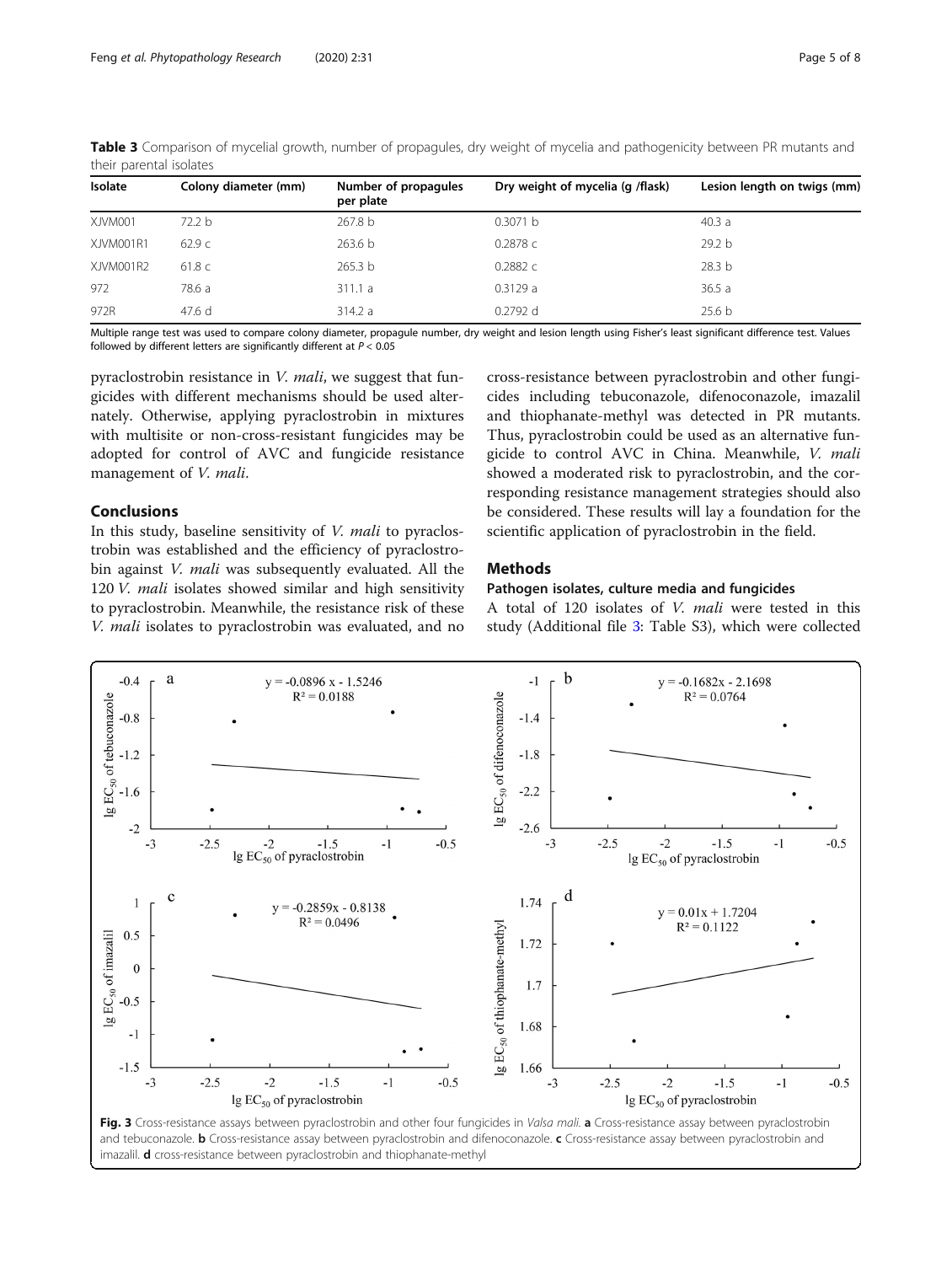| Isolate   | $EC_{50}$ (µg/mL) |              |                       |                 |                    |  |  |
|-----------|-------------------|--------------|-----------------------|-----------------|--------------------|--|--|
|           | Pyraclostrobin    | Tebuconazole | <b>Difenoconazole</b> | <b>Imazalil</b> | Thiophanate-methyl |  |  |
| XJVM001   | 0.00329           | 0.0161       | 0.00531               | 0.0825          | 52.5               |  |  |
| XJVM001R1 | 0.13500           | 0.0165       | 0.00586               | 0.0548          | 52.5               |  |  |
| XJVM001R2 | 0.18700           | 0.0153       | 0.00418               | 0.0599          | 53.8               |  |  |
| 972       | 0.00508           | 0.1450       | 0.05570               | 6.5200          | 47.1               |  |  |
| 972R      | 0.11200           | 0.1830       | 0.03300               | 5.9900          | 48.4               |  |  |

<span id="page-5-0"></span>Table 4 Sensitivities of pyraclostrobin-sensitive and pyraclostrobin-resistant mutants of Valsa mali to different fungicides

from infected apple trees in orchards with no application of pyraclostrobin at different geographic regions of China (Liaoning, Shandong, Gansu, Shanxi, Shaanxi, and Xinjiang) during 2013–2015. All the isolates were maintained on potato dextrose agar (PDA) medium at 4 °C. Alkyl ester agar (AEA) medium was used to detect the sensitivity of *V. mali* to pyraclostrobin. PDA medium was used to detect the sensitivity of the pathogen to other fungicides. PDB medium was used to culture strains of V. mali. All fungicides used were technical-grade products, including pyraclostrobin (97.5% a.i.; Xi'an Hytech Agrochemicals Co., Ltd., China), tebuconazole (97% a.i.; Jiangsu Flag Chemical Industry Co., Ltd., China), difenoconazole (95% a.i.; Xi'an Hytech Agrochemicals Co., Ltd.), imazalil (98% a.i.; Anhui Guangxin Agrochemical Co., Ltd., China), and thiophanate-methyl (97% a.i.; Anhui Huaxing Chemical Industry Co., Ltd., China). Pyraclostrobin, tebuconazole, difenoconazole and imazalil were respectively dissolved in acetone to produce a stock solution containing 10 mg/mL of the active ingredient. Tiophanate-methyl was dissolved in acetone and then diluted with 0.1% Tween-20 to produce a stock solution containing 3.2 mg/ mL of the active ingredient. Fungicide stock solution was then stored in the dark at 4 °C until used.

#### Baseline sensitivity of V. mali isolates to pyraclostrobin

The sensitivities of 120 isolates of V. mali to pyraclostrobin were determined by measuring mycelial growth on agar plates. Mycelial plugs (5 mm in diameter) from the edge of a 3-day-old colony were transferred to a series of AEA plates amended with increasing concentrations of

pyraclostrobin (0, 0.000625, 0.0025, 0.01, 0.025, 0.04, 0.16, 0.64, and 2.56  $\mu$ g/mL), and the final concentration of acetone in the medium was standardized at 0.1% (v/ v). Plates without pyraclostrobin were used as control. The plates were incubated at  $25^{\circ}$ C for three days in a growth chamber. For each plate, the  $EC_{50}$  value was calculated by measuring the average colony diameter and regressing the percentage growth inhibition against the log of fungicide concentration. The experiment was repeated twice with three replicates for each treatment.

#### Generation of PR mutants of V. mali

Fourteen isolates (03–8, XJVM001, XJVM006, 878, 881, 889, 891, 893, 902, 910, 972, 980, 982 and 985) of V. mali were randomly selected to generate PR mutants. Fresh mycelial plugs from colony margins were transferred to AEA plates (seven plugs per plate) containing pyraclostrobin of 80 μg/mL. After incubation at 25 °C for two weeks, any fast-growing sectors from the otherwise restricted colonies were transferred to a series of AEA plates amended with increasing concentrations of pyraclostrobin (100, 200 and 500 μg/mL) (Wang et al. [2015](#page-7-0)).

#### Resistance level and stability of PR mutants

To determine the resistance level of PR mutants to pyraclostrobin, mycelial plugs of the mutants were placed on AEA plates amended with 0, 0.002, 0.02, 0.2, 2, 20, and 200 μg/ mL of pyraclostrobin. The  $EC_{50}$  values were calculated by regressing the percentage growth inhibition against the log of fungicide concentration. The level of fungicide resistance, termed as resistance factor (RF), was equal to the  $EC_{50}$  value

Table 5 Fungicides and concentrations used to analyze cross-resistance between pyraclostrob and other fungicides in pyraclostrobin-sensitive and pyraclostrobin-resistant Valsa mali isolates

| V. mali<br>strains | Fungicides & Concentrations (µg/mL)                                                                                                                |                          |                                                                                                                 |                 |                        |  |  |
|--------------------|----------------------------------------------------------------------------------------------------------------------------------------------------|--------------------------|-----------------------------------------------------------------------------------------------------------------|-----------------|------------------------|--|--|
|                    | Pyraclostrobin                                                                                                                                     | Tebuconazole             | <b>Difenoconazole</b>                                                                                           | Imazalil        | Thiophanate-<br>methyl |  |  |
| XJVM001            | 0.000625, 0.0025, 0.01, 0.04, 0.16 0.005, 0.01, 0.02, 0.04, 0.08 0.002, 0.004, 0.008, 0.016, 0.032 0.025, 0.05, 0.1, 0.2, 0.4 40, 60, 80, 120, 240 |                          |                                                                                                                 |                 |                        |  |  |
| XJVM001R1          | 0.002, 0.02, 0.2, 2, 20                                                                                                                            |                          | 0.005, 0.01, 0.02, 0.04, 0.08 0.002, 0.004, 0.008, 0.016, 0.032 0.025, 0.05, 0.1, 0.2, 0.4 40, 60, 80, 120, 240 |                 |                        |  |  |
| XJVM001R2          | 0.002, 0.02, 0.2, 2, 20                                                                                                                            |                          | 0.005, 0.01, 0.02, 0.04, 0.08 0.002, 0.004, 0.008, 0.016, 0.032 0.025, 0.05, 0.1, 0.2, 0.4 40, 60, 80, 120, 240 |                 |                        |  |  |
| 972                | 0.000625, 0.0025, 0.01, 0.04, 0.16 0.05, 0.1, 0.2, 0.4, 0.8                                                                                        |                          | 0.015, 0.03, 0.06, 0.12, 0.24                                                                                   | 2, 4, 8, 16, 32 | 40, 60, 80, 120, 240   |  |  |
| 972R               | 0.002, 0.02, 0.2, 2, 20                                                                                                                            | 0.05, 0.1, 0.2, 0.4, 0.8 | 0.015, 0.03, 0.06, 0.12, 0.24                                                                                   | 2, 4, 8, 16, 32 | 40, 60, 80, 120, 240   |  |  |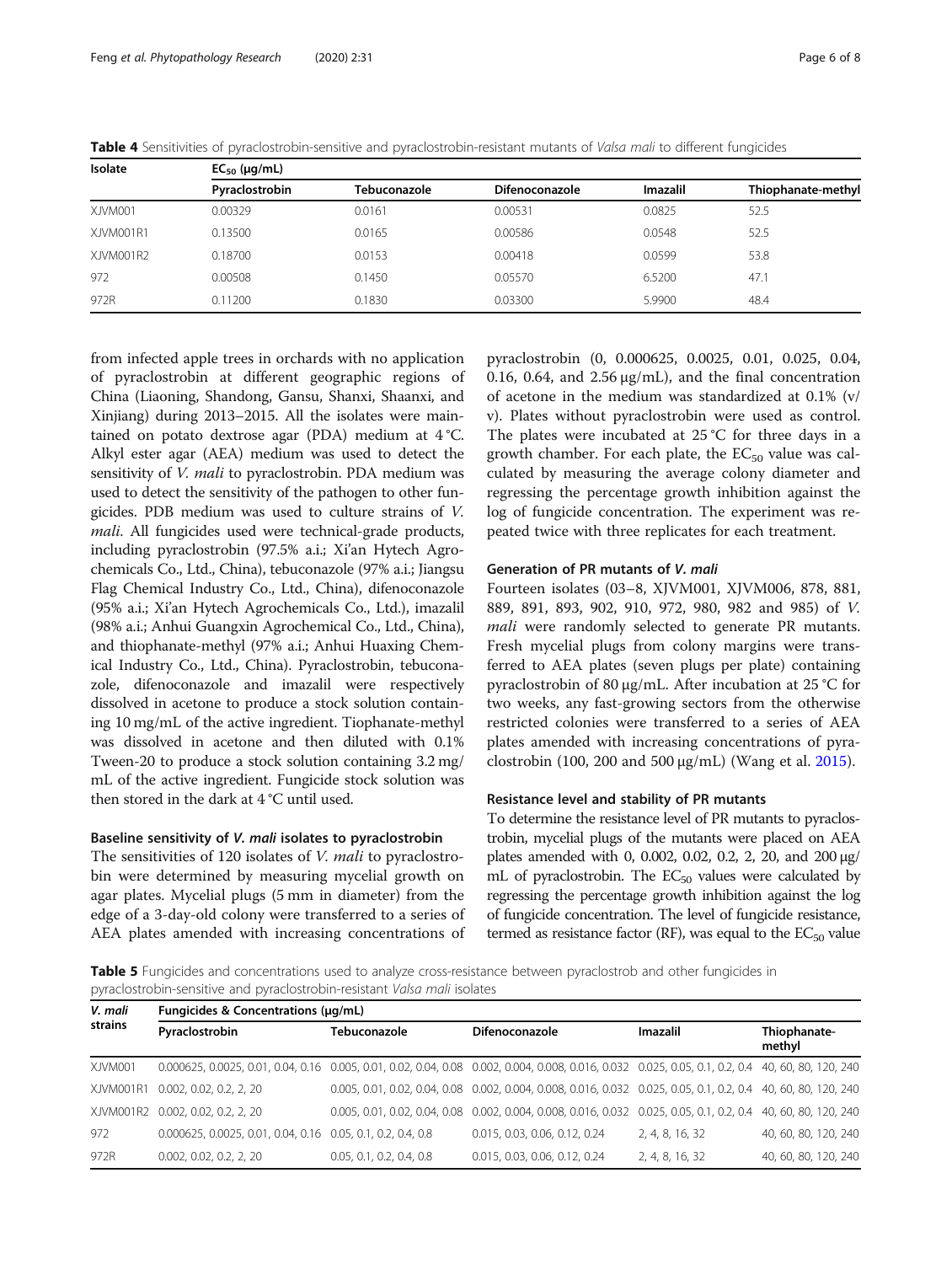<span id="page-6-0"></span>of the resistant mutant divided by the  $EC_{50}$  value of the parental isolate (Wang et al. [2015](#page-7-0)). To evaluate the stability of the resistant phenotypes, the PR mutants were subjected to ten successive transfers on new fungicide-free PDA plates. The RFs at the 1st and 10th generations were determined as described by Wang et al. [\(2015\)](#page-7-0).

## Hyphal growth, dry weight, propagule number, and pathogenicity of the PR mutants and their parental isolates

Hyphal growth and propagule number of PR mutants and their parental isolates were determined on fungicide-free PDA plates. Colony diameters were measured perpendicularly after incubation at 25 °C for 60 h. The number of propagules was subjectively evaluated when the mutants were cultured for 25 d under natural light at room temperature. Moreover, five mycelial plugs taken from the colony edge of each PR mutant and parental isolate were transferred to a flask containing 100 mL of PDB. After 3 d cultivation at 25 °C with shaking at 100 rpm, the mycelia were collected, dried (56 °C for 12 h), and weighed. There were three replicate plates and three replicate flasks for each isolate, and the experiment was repeated three times. The virulence of PR mutants and parental isolates was determined by a scald wounding method, which was carried out by inoculating detached twigs of Malus domestica Borkh. cv. 'Fuji' with a 5 mm mycelial plug derived from the margin of a young colony (Zang et al. [2007;](#page-7-0) Wei et al. [2010\)](#page-7-0). After 5 d incubation at 25 °C, the length of each necrotic lesion was measured. Three twigs for each isolate were inoculated, and the experiment was performed three times.

#### Cross-resistance analysis

Pyraclostrobin-resistant and pyraclostrobin-sensitive isolates were used to assess their sensitivity to five fungicides, including pyraclostrobin, tebuconazole, difenoconazole, imazalil, and thiophanate-methyl. It was proceeded by using the same method of mycelial growth inhibition described above with fungicides at various final concentrations (Table [5\)](#page-5-0). The individual  $EC_{50}$ values for these fungicides in all isolates were calculated. The experiment was repeated three times.

#### Statistical analysis

The data from different repetitions were used for statistical analysis. All statistical analysis was performed using SPSS 16.0 (Statistical Package for the Social Science, SPSS Inc., Chicago, IL). A regression equation was derived by correlating the log10 of inhibitor concentration of pyraclostrobin with the probit of inhibition percentage of average radial mycelial growth of *V. mali*, and effective concentration for 50% inhibition ( $EC_{50}$ ) of V. *mali* was calculated from the regression equation. The

ANOVA procedure of SPSS ( $P < 0.05$ ) was used to determine significant differences among the  $EC_{50}$  values.

#### Supplementary information

Supplementary information accompanies this paper at [https://doi.org/10.](https://doi.org/10.1186/s42483-020-00072-9) [1186/s42483-020-00072-9](https://doi.org/10.1186/s42483-020-00072-9).

Additional file 1: Table S1. Sensitivity assay of Valsa mali to pyraclostrobin in AEA medium with or without SHAM.

Additional file 2: Table S2. Sensitivity of 120 Valsa mali isolates to pyraclostrobin.

Additional file 3: Table S3. Details of 120 Valsa mali isolates used in this study.

#### Abbreviations

AEA: Alkyl ester agar; ANOVA: Analysis of variance; AVC: Apple Valsa canker; EC<sub>50</sub>: Effective concentration for 50% inhibition of mycelial growth; FRAC: Fungicide Resistance Action Committee; PDA: Potato dextrose agar; PDB: Potato dextrose broth; PR: Pyraclostrobin-resistant; Qol: Quinone outside inhibitor; RF: Resistance factor; SHAM: Salicylhydroxamic acid; V. mali: Valsa mali

#### Acknowledgements

We thank Prof. Xili Liu and Prof. Yong Wang at Northwest A&F University for their helpful suggestions on the manuscript.

#### Authors' contributions

LH and HF designed the research. SW, ZL and MZ performed the experiments. HF, SW and JM analyzed the data. HF and SW wrote the manuscript. All authors have read and approved the final manuscript.

#### Funding

This work was supported by the National Key R&D Program of China (2016YFD0201100).

#### Availability of data and materials

Not applicable.

#### Ethics approval and consent to participate

Not applicable.

#### Consent for publication

Not applicable.

#### Competing interests

The authors declare that they have no competing interests.

#### Received: 12 July 2020 Accepted: 9 September 2020 Published online: 05 October 2020

#### References

- Abe K, Kotoda N, Kato H, Soejima J. Resistance sources to Valsa canker (Valsa ceratosperma) in a germplasm collection of diverse Malus species. Plant Breed. 2007;126:449–53.
- Avenot HF, Michailides TJ. Detection of isolates of Alternaria alternata with multiple-resistance to fludioxonil, cyprodinil, boscalid and pyraclostrobin in California pistachio orchards. Crop Prot. 2015;78:214–21.
- Avila-Adame C, Koller W. Characterization of spontaneous mutants of Magnaporthe grisea expressing stable resistance to the Qo-inhibiting fungicide azoxystrobin. Curr Genet. 2003;42:332–8.
- Bartlett DW, Clough JM, Godwin JR, Hall AA, Hamer M, Parr-Dobrzanski B. The strobilurin fungicides. Pest Manag Sci. 2002;58:649–62.
- Chen L, Liu JL, Si NG, Zhang LQ, Sun YJ, Lin WZ. Efficacy of SYP-3375 against apple Valsa canker. Agrochemicals. 2009;48(6):402–4 (in Chinese). [https://doi.](https://doi.org/10.16820/j.cnki.1006-0413.2009.06.004) [org/10.16820/j.cnki.1006-0413.2009.06.004](https://doi.org/10.16820/j.cnki.1006-0413.2009.06.004).
- Di YL, Zhu ZQ, Lu XM, Zhu FX. Baseline sensitivity and efficacy of trifloxystrobin against Sclerotinia sclerotiorum. Crop Prot. 2016;87:31–6.